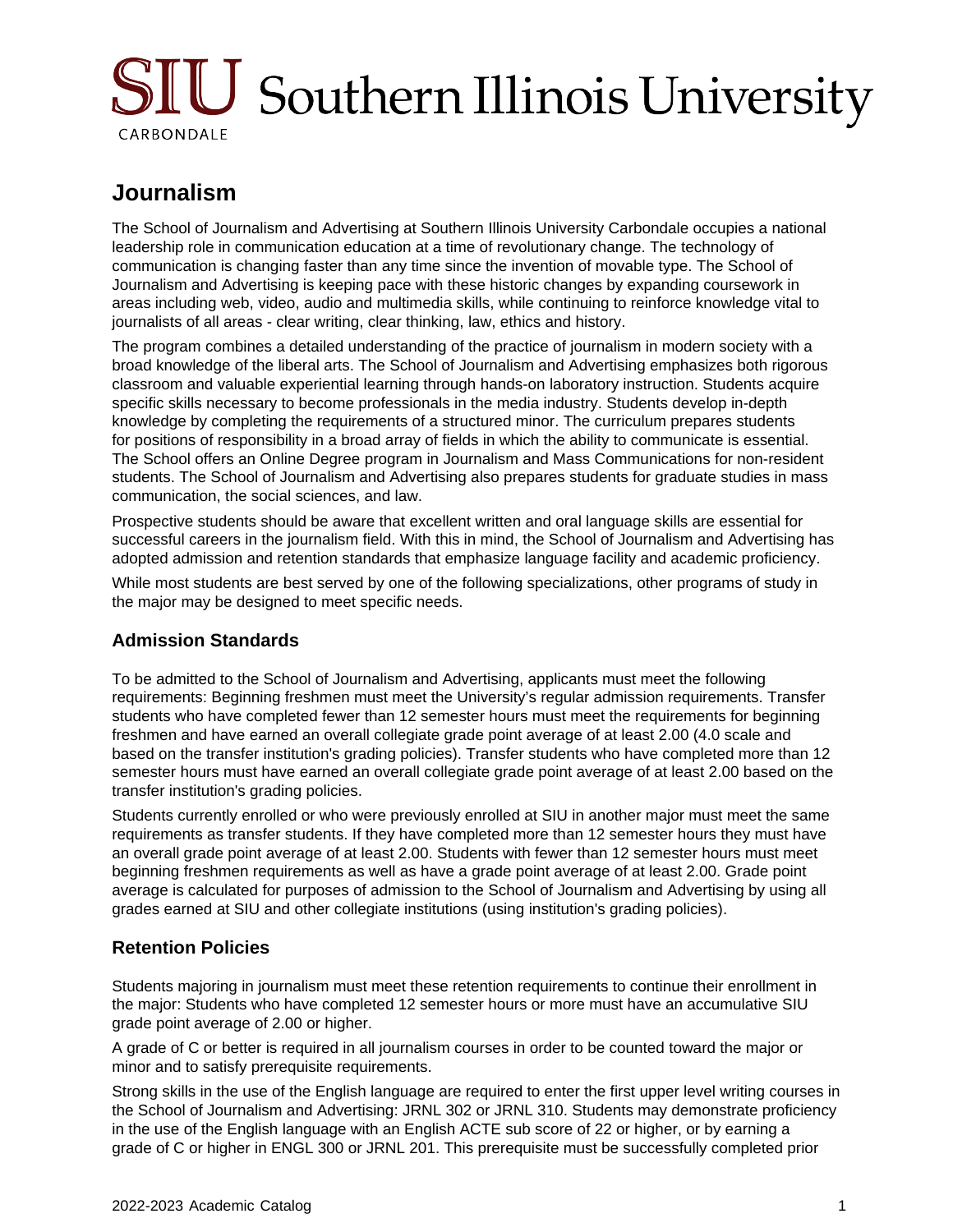to registration for any course for which the prerequisite is required. Students must pass a grammar test prior to admission to either JRNL 310 or JRNL 302 as well. Information concerning the grammar test is available by contacting the School of Journalism and Advertising main office.

Students who are unable to meet retention requirements will be placed in probationary status within the School of Journalism and Advertising. These students will be given one semester to correct their deficiency prior to dismissal. Those who are dismissed from the School of Journalism and Advertising but are eligible to continue in the University will be placed in Pre-Major advisement or may request permission to enter another collegiate unit.

#### **Other Requirements**

Enrollment in Journalism courses may be canceled for students who do not attend the initial class session of the semester. Fees will be assessed for supplies and materials in some courses. Students should inquire about amounts before registering. Subject to the approval of the School's director, undergraduate students may receive as many as nine hours of transfer credit toward journalism course requirements.

#### **Academic Advisement**

A student planning to major in Journalism should consult the school's academic advisor as early as possible in order to discuss the degree requirements for the specialization chosen. After admission to the major in journalism, the student will be expected to visit the academic advisor each semester until all major requirements have been completed.

#### **Advertising and Integrated Marketing Communications Specialization**

Students in the advertising and integrated marketing communications specialization learn to analyze problems in, and identify solutions for, the promotion of goods and services. They develop skills in verbal and visual communication and presentation of materials. Instruction emphasizes copywriting, branding, new media mobile advertising, media planning, consumer research, account planning and campaign planning. Coursework is enhanced with lab-based, experiential learning opportunities. Students are encouraged to participate in the annual National Student Advertising Competition sponsored by the American Advertising Federation. Graduates are prepared to enter a wide variety of positions with marketing communications firms; including advertising, sales promotion, public relations and direct marketing agencies.

#### **Electronic Journalism Specialization**

Classes are taught by industry professionals who incorporate history, ethics, legal issues and in-depth reporting into the wide-ranging curriculum. Students report, shoot, and edit their own stories using the latest equipment and software programs. Most students in Electronic Journalism work as "one man band" reporters. They produce a live half hour newscast on our PBS station, including weather and sports. Students also produce in depth and investigative reports which air on the news show. Stories also run on our online site which students also produce. Many students take advantage of the department's excellent internship programs.

#### **Journalism And Mass Communications Specialization - Online Only**

The Journalism and Mass Communication specialization is designed to give students a broad knowledge base and set skill in advertising and news editorial areas. Diversification and entrepreneurial competence are highly valued in today's media industry. Coursework in fundamentals in writing and new media are required in the field. This specialization allows students a more flexible path in choosing the other areas of journalism they want to advance in for the variety of ever changing professions emerging in media today. The specialization also provides students with the needed foundations of ethical, legal and research oriented coursework to make sure they maintain a high level of professionalism.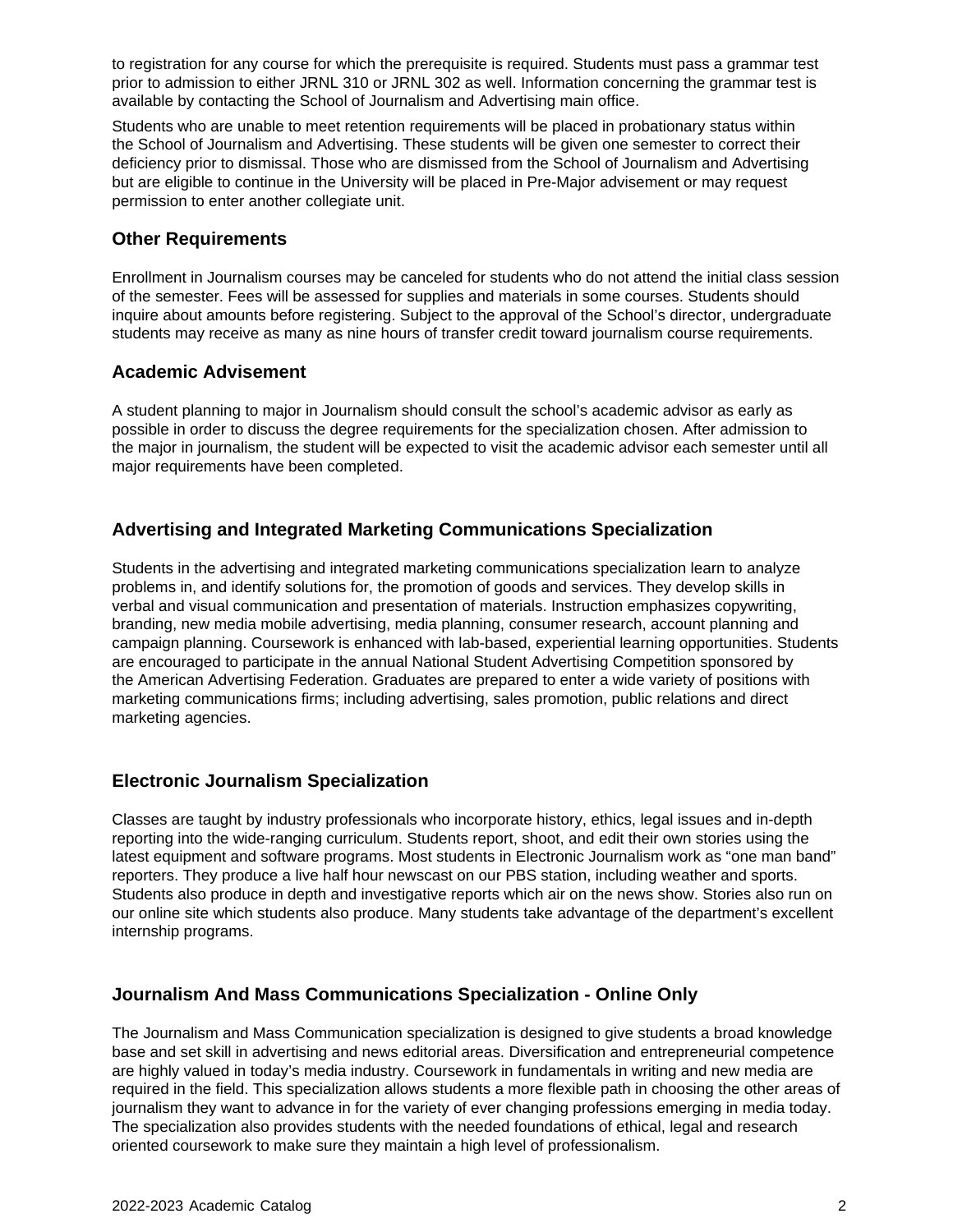#### **Media Industries Specialization**

As the communication revolution expands, the need increases for individuals with the ability to work across multiple platforms who have a solid understanding of the media business. Students in Media Industries work at the intersection of media creativity, technology and business and learn about the broad structures and specific practices of the media industry. Classes are taught by industry professionals who incorporate history, ethics, legal issues and an in-depth understanding of the business aspects of the media into the curriculum. Students receive practical training in the theory and practice of media operations and management. Students may also participate in numerous registered student organizations which focus on the media. The Media Industries students will have opportunities to work in a variety of laboratory facilities within the School of Journalism and the College, many of which will be incorporated into the curriculum of the courses.

#### **News Editorial Specialization**

As the communication revolution expands the ways in which news and information can be presented, the need increases for individuals with the ability to prepare and present news and information precisely and accurately for a variety of media. Students in the news specialization receive practical training in the theory and practice of identifying, gathering, processing, interpreting, writing and presenting news for traditional print, broadcast and new media. News students are encouraged to take photo, video and audio classes. Students in the news specialization are required to take specific experiential laboratory-oriented courses to develop their own skills by practicing what has been learned in the classroom. The Daily Egyptian is over a 100-year-old student run newspaper, and the River Region Evening Edition student television newscast is regularly broadcast over WSIU-TV across five states. The converged newsroom creates news content for all platforms and functions as an experiential learning experience.

#### **Photojournalism Specialization**

Students in the photojournalism specialization develop the photographic and news reporting skills necessary to communicate visually with a mass audience through contemporary media outlets both printed and electronic. Photojournalism students receive practical training in gathering, writing, photographing, editing and presenting news and feature stories in which the essential information is photographic. The program remains on the cutting edge by integrating traditional instruction in a digital environment with new media skills in website development, audio and video production. Graduating students are fully aware of the power of photography, are well grounded in the legal and ethical traditions of the profession and are practically prepared to make a significant contribution to contemporary journalism.

#### **Sports Media Specialization**

The proliferation of sports programming in both traditional and new media is triggering an increasing demand for graduates with sports production, sports promotion and sports journalism backgrounds. The School of Journalism and Advertising and the School of Media Arts have joined forces to establish specializations in both academic units. The School of Journalism and Advertising's specialization has two tracks. One prepares students for sports reporting, the other for sports promotion. The reporting track includes new sports courses and essentials from the news/editorial specialization. The promotions track adds new sports courses to essentials of the advertising specialization.

## **Bachelor of Science (B.S.) in Journalism**

The academic requirements for the Bachelor of Science degree in journalism include: (1) nine hours of journalism: JRNL 160, JRNL 201, and JRNL 202 and (2) 39 hours in journalism specialization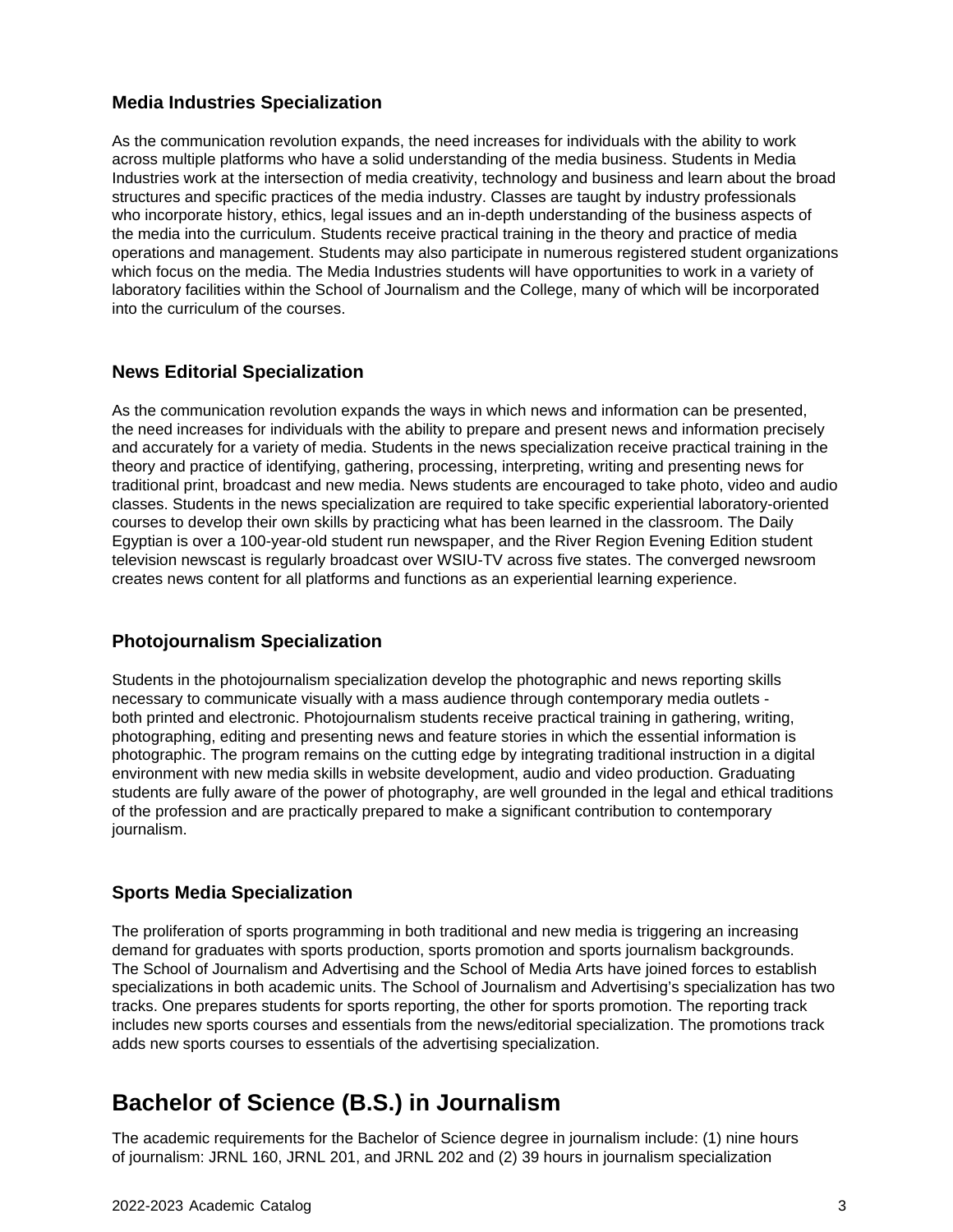coursework. Students will also complete a minor in an area approved by the School of Journalism and Advertising.

### **B.S. Journalism Degree Requirements**

| <b>Degree Requirements</b>                                                                                                                                                                   | <b>Credit Hours</b> |
|----------------------------------------------------------------------------------------------------------------------------------------------------------------------------------------------|---------------------|
| University Core Curriculum Requirements                                                                                                                                                      | 39                  |
| Journalism Core Courses                                                                                                                                                                      | 9                   |
| JRNL 160, JRNL 201, JRNL 202                                                                                                                                                                 |                     |
| Specialization Requirements: 39 credit hours                                                                                                                                                 |                     |
| <b>Advertising Specialization:</b>                                                                                                                                                           | 39                  |
| JRNL 301, JRNL 302, JRNL 304, JRNL 335, JRNL 390,<br>JRNL 405, JRNL 406, JRNL 407, CMST 281, and four<br>approved JRNL electives.                                                            |                     |
| Electronic Journalism Specialization:                                                                                                                                                        | 39                  |
| JRNL 160, JRNL 202, JRNL 316, JRNL 317, JRNL 332,<br>JRNL 370, JRNL 470, JRNL 4_ (3 hours) or an approved<br>3 credit hour elective, plus 9 hours of JRNL electives.                         |                     |
| Journalism and Mass Communication Specialization - Online Only:                                                                                                                              | 39                  |
| JRNL 160, JRNL 170, JRNL 301, JRNL 302, JRNL 310,<br>JRNL 332, JRNL 405, JRNL 407 or JRNL 434, plus five<br>approved JRNL electives.                                                         |                     |
| Media Industries                                                                                                                                                                             | 39                  |
| Required Courses: JRNL 160, JRNL 202, JRNL 332, JRNL<br>4_ or an approved 3 credit hour elective.                                                                                            |                     |
| Required Media Industry Courses: Three approved JRNL<br>courses at the 300 level, one approved JRNL course at the<br>400 level, plus 9 hours of Journalism or Media Industries<br>electives. |                     |
| News Specialization:                                                                                                                                                                         | 39                  |
| JRNL 310, JRNL 311, JRNL 312, JRNL 332, JRNL 335,<br>JRNL 337, JRNL 419, JRNL 434, JRNL 494, and four<br>approved JRNL electives (two must be at 400 level).                                 |                     |
| Photojournalism Specialization:                                                                                                                                                              | 39                  |